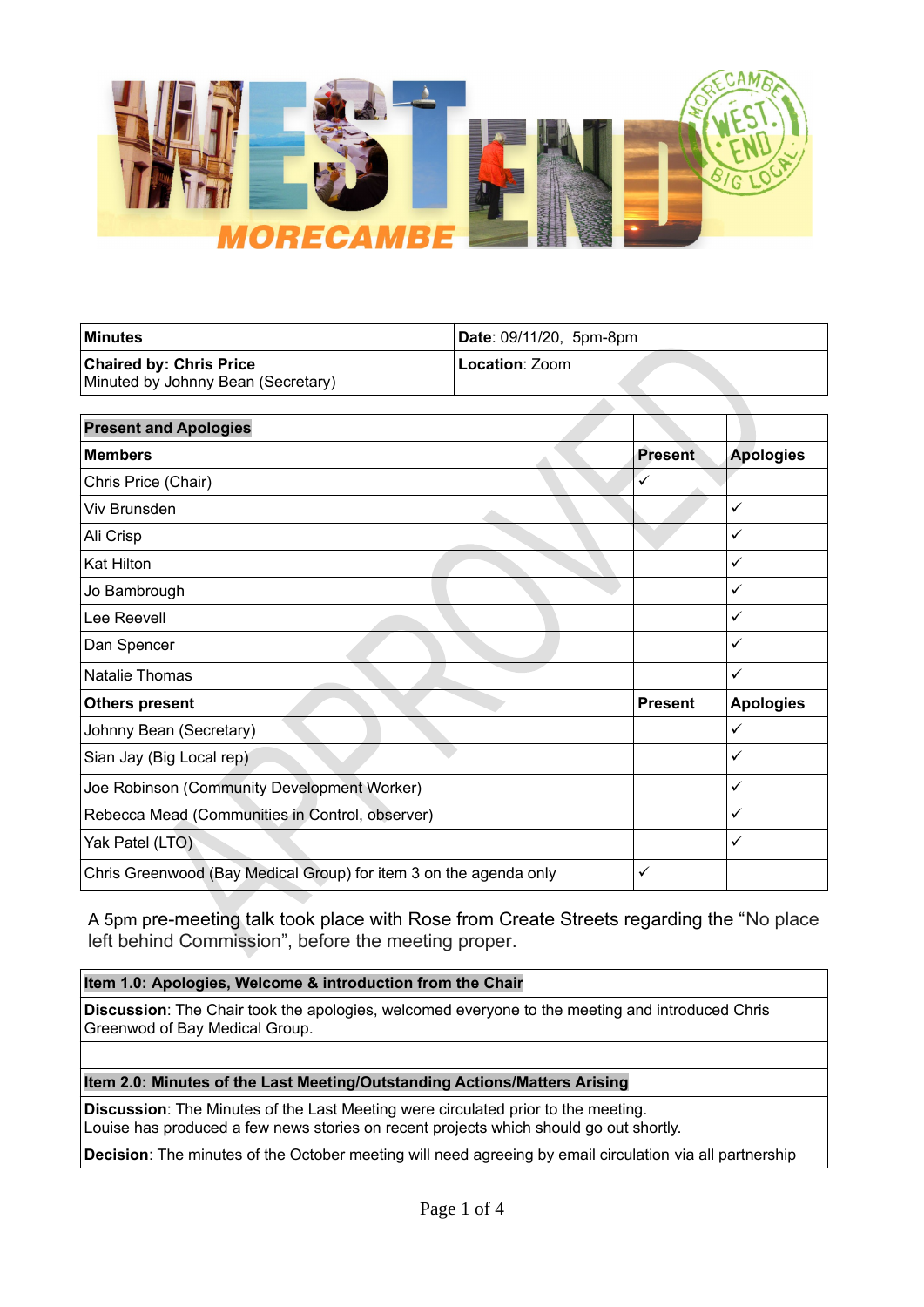members.

After the October meeting, The Development Worker had chased the full partnership on three items which needed approval: 1) Niamh's role on The Centenary building project, 2) Food project formal confirmation and 3) Louise's role as press officer. The Development Worker confirmed he had received 5 agreements on the first 2 items and 4 on the third item.

**Action**: The Secretary to send the October Draft Minutes to all partnership members for agreement via email.

**Action**: The Secretary to add the partnership confirmations as an addendum to the October minutes.

#### **Item 3.0: Guest Speaker: Chris Greenwood of Bay Medical Group**

**Discussion**: Chris Greenwood, Patient & Staff Engagement Manager at Bay Medical Group, gave a short presentation about the state of mental health in the West End area at the moment to the meeting, after which he took questions and an informal discussion followed. BMG currently have one social prescriber covering the whole of Morecambe with a responsibility for mental health, but the demand for mental health care during covid 19 is increasing. Options for how WEM might help with this were discussed. e.g. health & well-being coaches, another social prescriber, someone to do a social prescribing role and act as a link with local organisations and WEM to both identify the individuals needs and identify the gaps in provision. The person could be employed for 12 months either through the practice or LDCVS, but fully funded by WEM and focussing on the West End only. LDCVS could provide some of the local knowledge training to the worker before starting.

**Decision**: Pull together a one page outline of the proposal to circulate to partnership members. Chris G to confirm support from his team for the proposal. Talk to Yak about LDCVS role. Consider garden gate conversations.

**Action**: The Development Worker and Chris Greenwood to write the mental health worker proposal outline document to take to the partnership.

#### **Item 4.0: Development Worker Update**

**Item 4.1: West End Online**

**Discussion**: Sorting technical stuff with schools and completing project application form. Scott Trust possibly looking at adding £15k to WEM funding to top up for wraparound support. Possibility of a part 2 WEM online project.

#### **Item 4.2: Food Poverty**

**Discussion**: Eggcup are completing a project application form. Moving already on employing a person. Some possible properties under consideration.

#### **Item 4.3: Newsletter/Website/Media**

**Discussion**: Has now gone out, hits on website are good. Feedback mostly positive. Website has been updated with some new stories, liaising with Louise for new stories. Working on reintroducing our social media with a strategy. The Chair speaking with Jane Binnion re potential social media strategy training/development.

**Decision**: Putting a social media strategy together.

Action: The Secretary to share social media profiles with Rebecca.

### **Item 4.4: Recruitment**

**Discussion**: Recruitment forms are online and have had good download numbers. 2 applications returned to date, more expected shortly.

### **Item 4.5: Covid**

**Discussion**: Need detail from LDCVS on how the emergency fund spending has been used, if it needs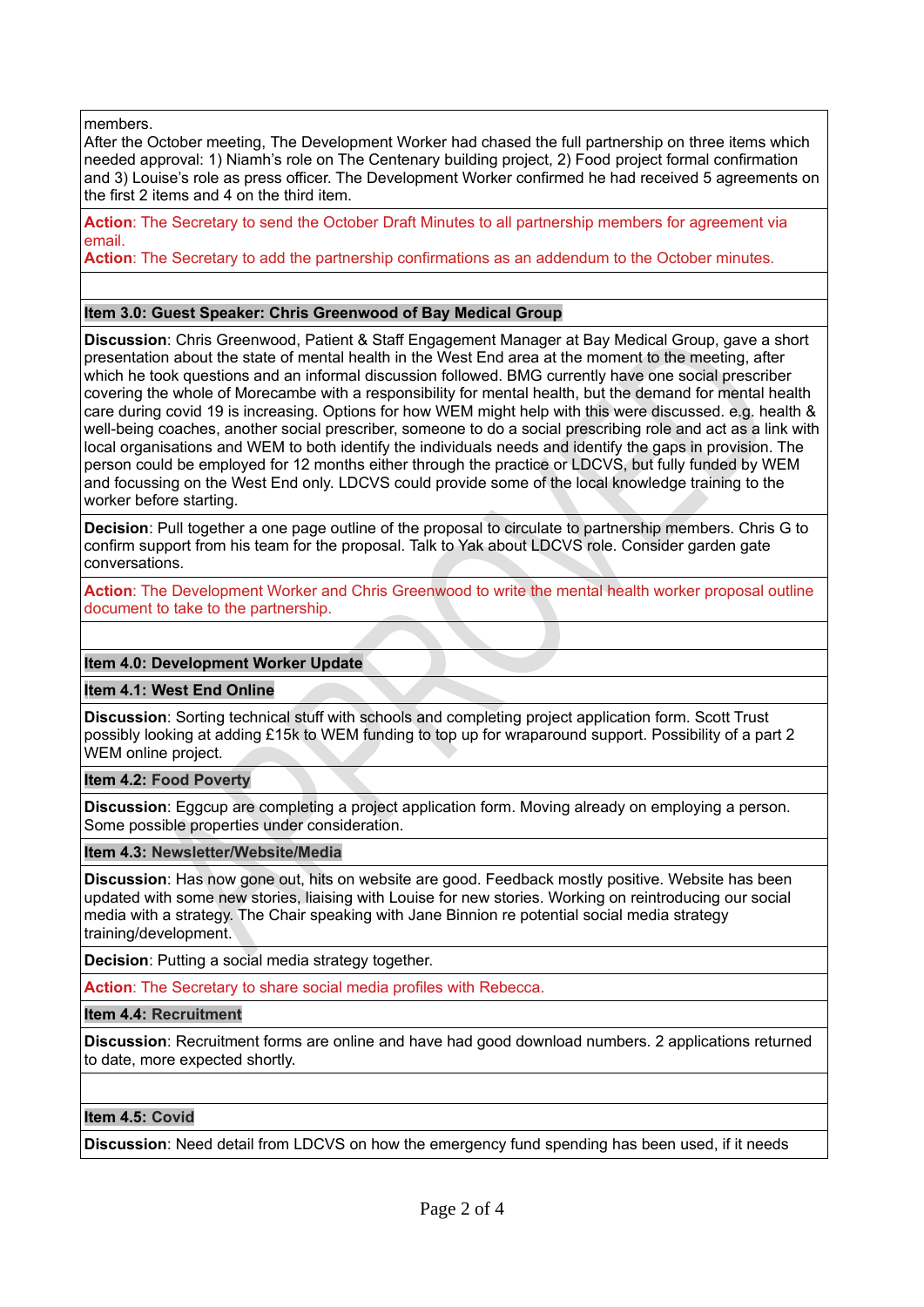topping up between now and March. Zoom cafe idea open to all who want to come, but specifically targeting voluntary third sector groups in West End, non themed, informal catch up talking.

### **Item 4.6: Reviews**

**Discussion**: The Development Worker to commence reviewing all past funded projects. **Discussion**: The Big Local Rep updated on the annual paperwork review required by Local Trust of all partnership members. This year being done by email. Partners will need to email The Big Local Rep with statements, some already received, remainder needed asap. Two partners outstanding, The Development Worker to follow up and see if still wish to remain on partnership. Local Trust have said during current covid circumstances, the 8 minimum partnership members is not essential, especially where recruitment is actively taking place. The final section was then completed. The two workers commended the partnership on the advances made this year under very difficult circumstances.

## **Item 4.7: Other**

**Discussion**: Stanley's have sent info on the £3k which The Development Worker will be sharing shortly. **Discussion**: The Development Worker has been talking with care homes in the area. Some struggling, some doing ok, but issue of domestic violence locally has been raised by Home Start. More information to be looked for.

# **Item 5.0: Post Covid Plan, Review and New Plan**

**Discussion**: Current plan runs till July, new plan needs to be submitted to Local Trust by June 2021.

**Decision**: Need to begin evidence/impact gathering in January. The Big Local Rep, The Development Worker and The Chair will work on the plan in stages and bring it to partnership meetings at each stage for discussion and endorsement. The Secretary to proof read/check at each stage. The Big Local Rep suggested looking at the use of MIRO (an online whiteboard platform) to help.

**Action**: The Secretary to undertake some MIRO training.

# **Item 6.0: Relationship with Creative West End**

**Decision**: WEM Connection with CWE to be a part of the new plan conversations.

# **Item 7.0: Trello**

**Discussion**: The Chair and The Secretary have discussed the use of Trello for the tracking of project work. **Action**: The Chair and The Secretary to discuss setting up some training in Trello for the partnership members.

### **Item 8.0: AOB**

**Discussion**: Local Trust are recommending a Christmas break for partnerships. A short discussion took place.

**Decision**: WEM to shut for 2 weeks over Xmas and New Year.

**Action**: The Secretary to add a Xmas closure notice to be added to the website.

**Discussion**: Time to review the project plan form to be less like an application form and more objective focussed?

**Action**: The Big Local Rep and The Development Worker to work on ideas for the project plan.

**Discussion**: Rebecca announced that this will be her last attendance at a partnership meeting as the research project she has been working on for Lancaster University is coming to an end. It is possible it may be returned to in the future but for now it's goodbye and we hope to see Rebecca again. The partnership thanked Rebecca and wished her well.

**Action**: The Secretary to add Rebecca to the mailing list to keep in touch and discuss findings from the research in the future.

**Action**: Rebecca to share the WEM recruitment info to the University notice board. DONE

### **Next Meetings:**

• Monday  $7<sup>th</sup>$  December, 6pm-8pm via Zoom (To be confirmed)